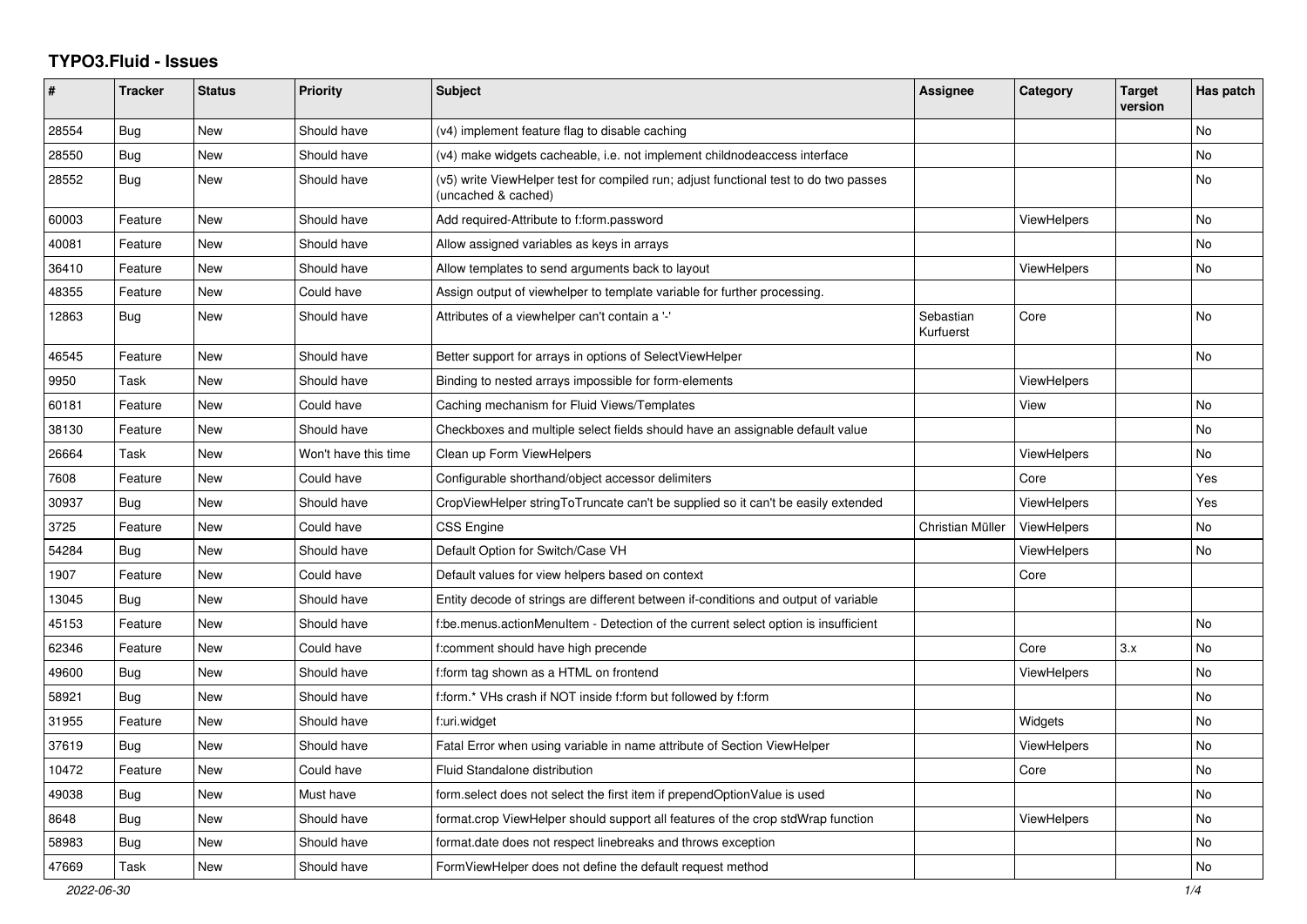| #     | <b>Tracker</b> | <b>Status</b> | <b>Priority</b>      | <b>Subject</b>                                                                                         | <b>Assignee</b>       | Category    | <b>Target</b><br>version | Has patch |
|-------|----------------|---------------|----------------------|--------------------------------------------------------------------------------------------------------|-----------------------|-------------|--------------------------|-----------|
| 45394 | Task           | New           | Should have          | Forwardport Unit test for standalone view                                                              |                       | View        |                          | No        |
| 32035 | Task           | New           | Should have          | Improve fluid error messages                                                                           |                       | Core        |                          | Yes       |
| 4704  | Feature        | New           | Should have          | Improve parsing exception messages                                                                     |                       | Core        |                          |           |
| 28553 | Bug            | New           | Should have          | improve XHProf test setup                                                                              |                       |             |                          | No        |
| 56237 | Task           | New           | Should have          | in-line (Condition) View Helpers should not evaluate on parsing                                        |                       |             |                          | No        |
| 57885 | Bug            | New           | Must have            | Inputs are cleared from a second form if the first form produced a vallidation error                   |                       |             |                          | No        |
| 37095 | Feature        | New           | Should have          | It should be possible to set a different template on a Fluid TemplateView inside an<br>action          | Christopher<br>Hlubek |             |                          | No        |
| 51100 | Feature        | New           | Must have            | Links with absolute URI should have the option of URI Scheme                                           |                       | ViewHelpers |                          | No        |
| 27607 | <b>Bug</b>     | New           | Must have            | Make Fluid comparisons work when first element is STRING, second is NULL.                              |                       | Core        |                          | No        |
| 26658 | Task           | New           | Won't have this time | Make Form ViewHelpers consistent                                                                       |                       | ViewHelpers |                          | No        |
| 30555 | Feature        | New           | Could have           | Make TagBuilder more extensible                                                                        |                       | Core        |                          | No        |
| 28549 | Bug            | New           | Should have          | make widgets cacheable, i.e. not implement childnodeaccess interface                                   |                       |             |                          | No        |
| 42397 | Feature        | New           | Should have          | Missing viewhelper for general links                                                                   |                       |             |                          | No        |
| 40064 | Bug            | New           | Must have            | Multiselect is not getting persisted                                                                   |                       | ViewHelpers |                          | No        |
| 36559 | Feature        | New           | Could have           | New widget progress bar                                                                                |                       |             |                          | Yes       |
| 60271 | Feature        | New           | Should have          | Paginate viewhelper, should also support arrays                                                        |                       |             |                          | No        |
| 36655 | Bug            | New           | Should have          | <b>Pagination Links</b>                                                                                |                       | Widgets     |                          | No        |
| 45384 | Bug            | <b>New</b>    | Must have            | Persisted entity object in widget-configuration cannot be deserialized (after reload)                  |                       | Widgets     | 2.0.1                    | No.       |
| 39936 | Feature        | New           | Should have          | registerTagAttribute should handle default values                                                      |                       | ViewHelpers |                          | No        |
| 42743 | Task           | New           | Should have          | Remove inline style for hidden form fields                                                             |                       |             |                          | No        |
| 43071 | Task           | New           | Should have          | Remove TOKENS for adding fallback teplates in B                                                        |                       |             |                          | No        |
| 43072 | Task           | New           | Should have          | Remove TOKENS for adding templates fallback in Backporter                                              |                       | View        |                          | No        |
| 54195 | Task           | New           | Should have          | Rename and move FormViewHelper's errorClass value, currently 'f3-form-error'                           | Adrian Föder          | ViewHelpers |                          | No.       |
| 38369 | Bug            | New           | Must have            | Resource ViewHelpers should not fall back to request package                                           |                       | View        |                          | No        |
| 33215 | Feature        | New           | Should have          | RFC: Dynamic values in ObjectAccess paths                                                              |                       |             |                          | No        |
| 39990 | Bug            | New           | Should have          | Same form twice in one template: hidden fields for empty values are only rendered<br>once              |                       | Core        |                          | No        |
| 9514  | Feature        | New           | Should have          | Support explicit Array Arguments for ViewHelpers                                                       |                       |             |                          |           |
| 60856 | Bug            | New           | Must have            | Target attribute not supported by the form viewhelper                                                  |                       | ViewHelpers |                          | Yes       |
| 52591 | Bug            | New           | Should have          | The Pagination Widget broken for joined objects                                                        |                       |             |                          | No        |
| 10911 | Task           | New           | Should have          | Tx_Fluid_ViewHelpers_Form_AbstractFormViewHelper->renderHiddenIdentityField<br>should be more reliable |                       | ViewHelpers |                          | No        |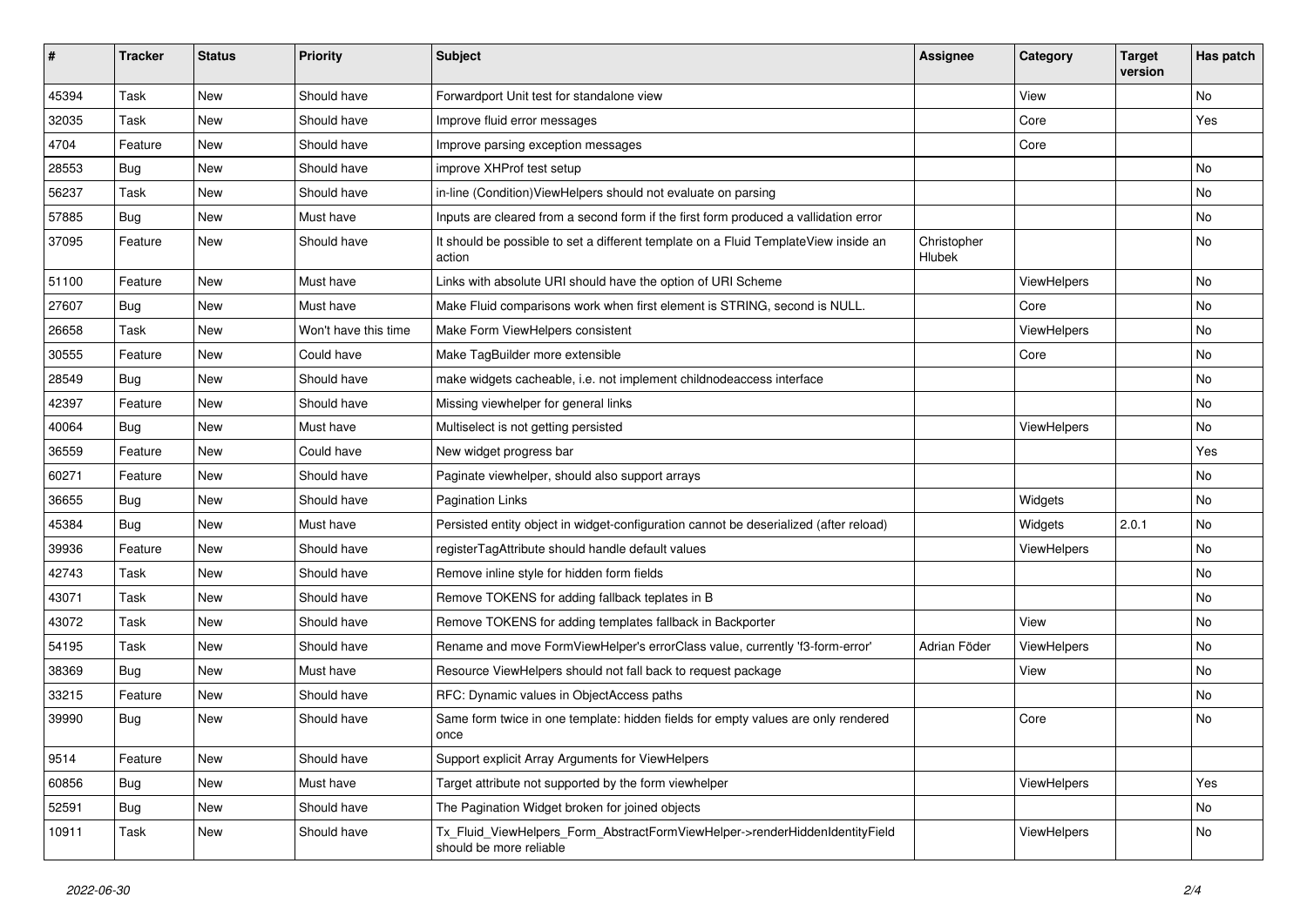| $\pmb{\sharp}$ | Tracker    | <b>Status</b>            | <b>Priority</b> | <b>Subject</b>                                                                      | <b>Assignee</b>             | Category    | <b>Target</b><br>version | Has patch |
|----------------|------------|--------------------------|-----------------|-------------------------------------------------------------------------------------|-----------------------------|-------------|--------------------------|-----------|
| 34309          | Task       | New                      | Could have      | Unknown ViewHelpers cause exception - should be handled more graceful               |                             | ViewHelpers |                          | No        |
| 3481           | Bug        | New                      | Should have     | Use ViewHelperVariableContainer in PostParseFacet                                   |                             | Core        |                          | No        |
| 33551          | Bug        | New                      | Must have       | View helper values break out of a partial scope                                     | Sebastian<br>Kurfuerst      | Core        |                          | No        |
| 51277          | Feature    | <b>New</b>               | Should have     | ViewHelper context should be aware of actual file occurrence                        |                             |             |                          | <b>No</b> |
| 52419          | Bug        | New                      | Should have     | Wrong PHPDocs notation for default value inline f:translate viewhelper              |                             |             | 2.0                      | <b>No</b> |
| 28551          | Bug        | Accepted                 | Should have     | (v4) backport VHTest                                                                | Sebastian<br>Kurfuerst      |             |                          | No        |
| 9005           | Feature    | Accepted                 | Could have      | Fluid Template Analyzer (FTA)                                                       | Sebastian<br>Kurfuerst      |             |                          |           |
| 5933           | Feature    | Accepted                 | Should have     | Optional section rendering                                                          | Sebastian<br>Kurfuerst      | ViewHelpers |                          | <b>No</b> |
| 3291           | Feature    | Needs<br>Feedback        | Should have     | Cacheable viewhelpers                                                               |                             |             |                          | No        |
| 36662          | Bug        | <b>Needs</b><br>Feedback | Should have     | Checked state isn't always correct when property is collection                      | Kevin Ulrich<br>Moschallski | ViewHelpers | 1.1.1                    | <b>No</b> |
| 45345          | Feature    | <b>Needs</b><br>Feedback | Should have     | Easy to use comments for fluid that won't show in output                            |                             |             |                          |           |
| 46289          | Bug        | Needs<br>Feedback        | Should have     | Enable Escaping Interceptor in XML request format                                   |                             | View        | 2.0.1                    | No        |
| 58862          | Bug        | Needs<br>Feedback        | Should have     | FormViewHelper doesn't accept NULL as value for \$arguments                         | Bastian<br>Waidelich        | ViewHelpers |                          | Yes       |
| 8491           | Task       | Needs<br>Feedback        | Should have     | link.action and uri.action differ in absolute argument                              | Karsten<br>Dambekalns       | ViewHelpers |                          | No        |
| 33394          | Feature    | Needs<br>Feedback        | Should have     | Logical expression parser for BooleanNode                                           | <b>Tobias Liebig</b>        | Core        |                          | No        |
| 33628          | Bug        | <b>Needs</b><br>Feedback | Must have       | Multicheckboxes (multiselect) for Collections don't work                            | Christian Müller            | ViewHelpers |                          | No        |
| 8989           | Feature    | <b>Needs</b><br>Feedback | Could have      | Search path for fluid template files                                                |                             | View        |                          | No        |
| 46091          | Task       | <b>Needs</b><br>Feedback | Should have     | Show source file name and position on exceptions during parsing                     |                             |             |                          | No        |
| 51239          | Bug        | <b>Under Review</b>      | Must have       | AbstractViewHelper use incorrect method signature for "\$this->systemLogger->log()" | Adrian Föder                | Core        |                          | Yes       |
| 46257          | Feature    | <b>Under Review</b>      | Should have     | Add escape sequence support for Fluid                                               |                             | Core        |                          | No        |
| 43346          | Feature    | <b>Under Review</b>      | Should have     | Allow property mapping configuration via template                                   | Karsten<br>Dambekalns       | ViewHelpers | 2.1                      | No        |
| 52640          | Feature    | <b>Under Review</b>      | Should have     | Create an UnlessViewHelper as opposite to the IfViewHelper                          | Marc Neuhaus                |             |                          | No        |
| 52536          | <b>Bug</b> | <b>Under Review</b>      | Should have     | Errorclass not set if no property-attribute set                                     |                             |             |                          |           |